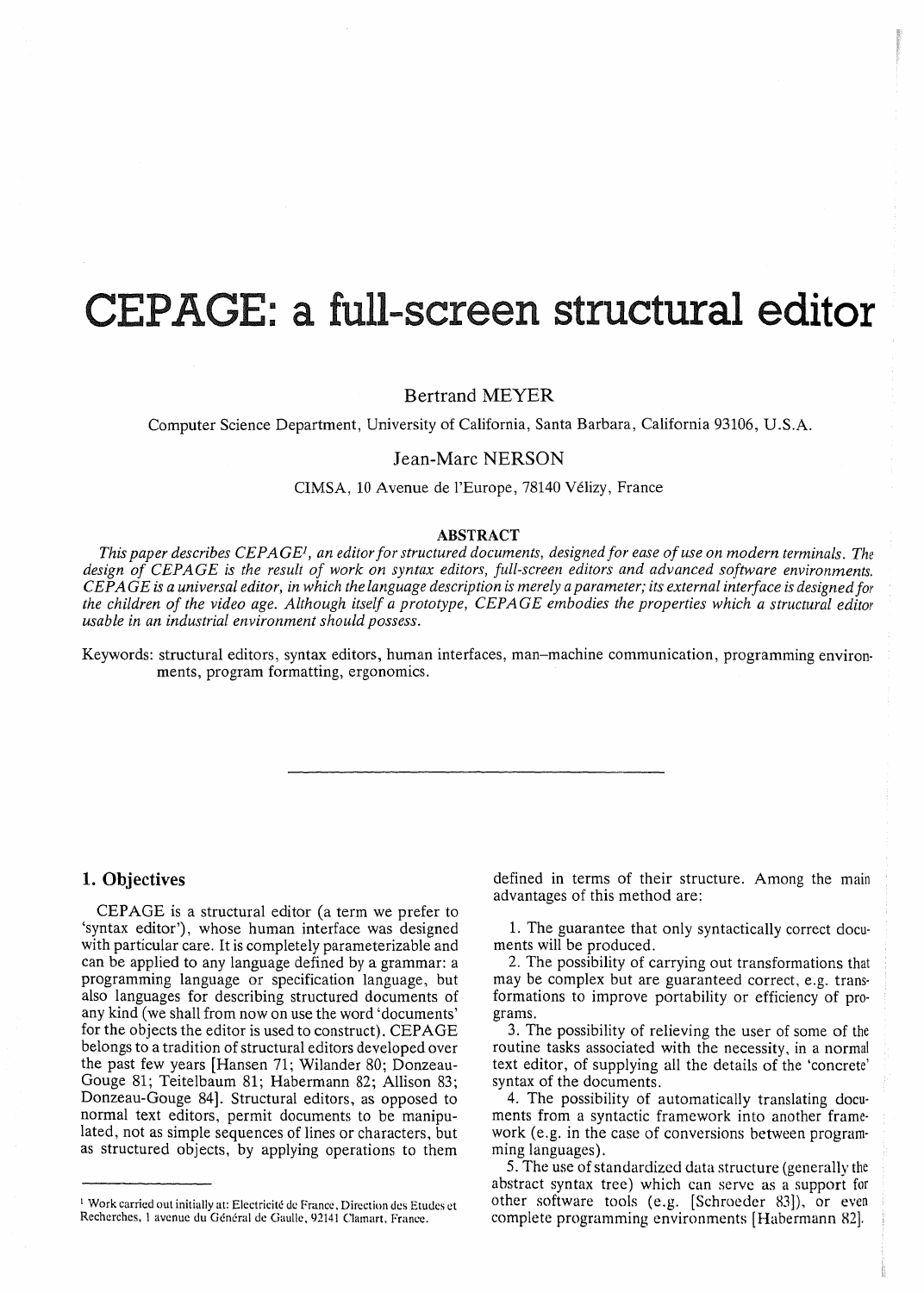In spite of these qualities, structural editors have not made much headway in industry. One of the main reasons for this is, in our opinion, their external interface, which, in most cases, is of the 'line-by-line' type; i.e. dialogue with the user takes place by way of exchanges of commands and responses. Today's programming environments, however, increasingly frequently offer fullscreen text editors such as SPF (on IBM), EMACS (on MULTICS and VAX-UNIX) or VI (on VAX-UNIX), which take full advantage of the potential provided by modern terminals. The characteristics of these systems can include the following [Meyer 83a]:

1. Use of the whole screen instead of a line as a unit of communication between the system and the user, giving the user a much wider view of the document during construction, and consequently permitting him to exercise better control on the whole editing process.

2. The possibility of providing, more easily than in a line-by-line system, personalized dialogue, by storing individual user profiles.

3. Providing users with several simultaneous views of the document being handled.

4. Finally, and more generally, the application of the 'direct manipulation' principle [Schneiderman 83], according to which, the user has a better command of the system if he is provided, at any given time, with a clear representation of the current state of the objects at hand.

The advantage of these different characteristics is such that it is almost impossible to persuade a user of a full-screen editor to go back to a line-by-line editor, regardless of its other qualities. In our experience, this also goes for structural editors: line-by-line type editors will not find favour amongst those who are used to full-screen systems.

The objectives of CEPAGE derive from these considerations. It was a matter of combining the advantages of structural editors, as regards security and power, with the power of full-screen text editors and the benefits of modern terminals.

The CEPAGE project was not intended to be a research project, but rather an exercise in technology transfer intended to win industrial support for an idea, structural editing, which has been the subject of considerable research. In fact, we had to 'invent' a little more than we had originally imagined.

The main sources of our inspiration were, as far as structural editors were concerned, GANDALF and (to a lesser degree) MENTOR and CPS; SMALLTALK also influenced us, as a man-machine interface model.

By any objective standards, CEP AGE is a small-scale project. Specification and design were carried out by the two authors of this article. Its implementation was due almost entirely to lean-Marc Nerson (in addition, CEPAGE includes a small text editor, written by N. Triquet). Initial discussions were held at the beginning of 1983 with the aim (which was met) of producing a working prototype by 20 December 1983. Programming consists of about 6000 lines of PASCAL; in addition, it uses the Gescran package for handling the screen interface [Audin 80], produced by the same group and made up of 4000 lines of FORTRAN 77 (Gescran is a collection of subprograms permitting 'full-screen' interaction to be described easily by manipulating only objects belonging to four abstract types, called *screen, window,* 

*zone* and *terminal,* and accessible only via primitives specific to the package [Meyer 82]; it uses the ENSORCELE I/O package [Meyer 81; Brisson 82]. The rather special conditions in which this project was carried out no doubt explain the fact that all this hardly corresponds to good practice as defined by the most eminent authorities [Boehm 82].

It may be of interest to note that partial use of formal specifications, based on the language  $Z$  [Abrial 80], then on the M method [Meyer 84a] were of some assistance.

# 2. Using CEPAGE

## 2.1. THE SCREEN

The screen allocated to a CEPAGE session is divided into a certain number of windows (Fig. 1). Each window fulfils a specific function:

1. A 'Document' window contains a representation of the current state of the document being constructed or modified; some elements of this representation, displayed between chevrons (e.g. *<statement»,* correspond to elements of the document that have not yet been polished and are said to be 'non-terminal'.

2. A 'Text' window is intended to receive nonstructured texts which it may be necessary to supply at certain stages of a session (e.g. identifiers, comments).

3. A 'Menu' window provides a list of options available at any stage.

4. A 'Type' window gives the syntax type of undefined elements (see discussion below).

5. 'Reserved' windows (not shown in Fig. 1) give information on documents or elements of documents other than the document being edited; these windows are used to change document during a session, as well as for copy and write operations.

6. A 'Message' window displays diagnostics.

## 2.2. DIALOGUE

At each stage of a CEPAGE session, the system gives the user a choice between a certain number of options on a menu. The menus are sufficient for the basic CEP AGE functions; a user manual is not necessary once the user has a reasonable grasp of the basic concepts of the system. In the current IBM version, choices between the various elements of the menu are made using function keys on the terminal. On more advanced terminals, a mouse might be used.

The cursor is used whenever an element of the document has to be selected (e.g. to indicate which terminal will be used for editing, as in Fig.  $1(a)$ ), by placing it over the element in question. This is the only mode of access to a document (the concept of a line number, for example, is not used). A more rapid device, such as a mouse, would be particularly valuable.

There are some more advanced functions using commands; these commands are made up of a single word, and their inclusion is a result only of the limited number of function keys available (there are twelve). CEPAGE therefore has no 'command language' in the normal sense of the word; all interactions within the system are made by 'pointing and touching'.

In particular, the user writing a program text with CEPAGE, e.g. in PASCAL, *never* has to strike a key for concrete syntax elements such as key words like 'if,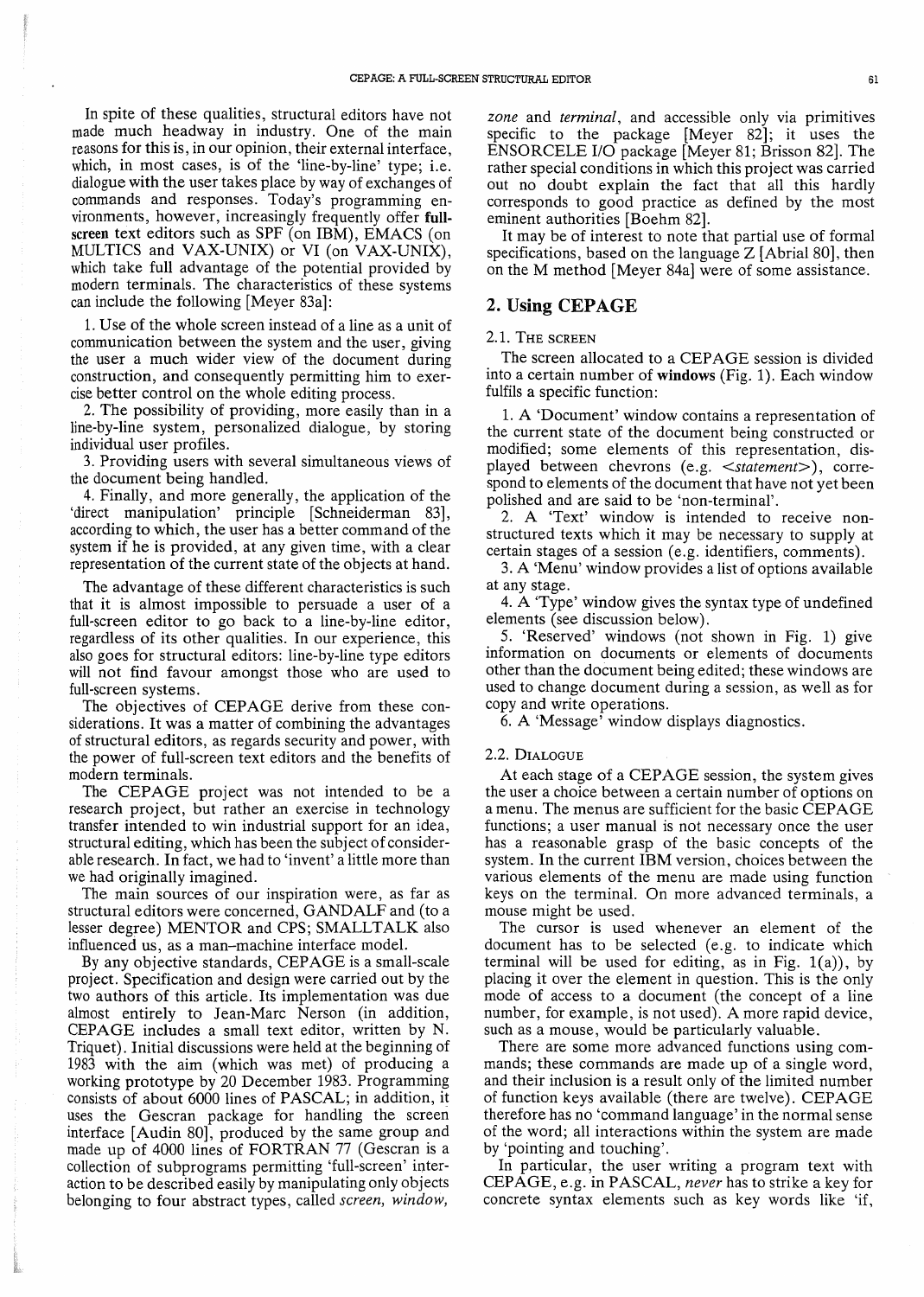

Fig. 1.-Refinement.

procedure, record', etc. Instead, a menu allows him to choose between *conditional, procedure, declaration, record type declaration,* etc. and the system produces the correct syntax for him (routine tasks should be done by machines, not people).

The only case when the keyboard (apart from function keys) is necessary is when the user has to supply a text that the system could not invent by itself, such as an identifier or a comment. The 'text' window is used for this. The text is written in it, using the full-screen text editor included in CEPAGE.

### 2.3. BASIC FUNCTIONS

The main functions offered by CEPAGE fall into the following categories:

1. 'browse': scan the document (up or down within the hierarchy of syntax entities, backwards or forwards within lists);

2. 'construction-modification': creation of entities, modification of earlier versions, insertion and deletion within lists;

3. 'copy-transfer': reproducing or moving an element of text (using the 'definition' operation, as described below);

4. 'save-retrieve': using a file, in a suitable form, to save the present state of a partially or completely refined document; retrieval of a document previously saved;

5. 'generation': production of the final form of a fully defined document;

6. 'session management': document selection, change of document selection, library definition, etc. (a library is a collection of documents; in the course of a session, one can work on several documents, but only one of them is active at a given moment; one can move freely from one to another).

## 2.4. DELIMITING ELEMENTS OF TEXT

Delimiting text (Fig. 2) is an essential operation for functions that require the user to define a syntactic subsection of the document: copying or writing, for example, make it necessary to define the part of the document to which the operation applies. The mechanism provided applies direct manipulation principles.



#### Fig. 2.-Delimiting.

In order to delimit an element, the cursor is placed anywhere within it, and the extent of the element is given by a series of commnds, issued using function keys (as indicated by the appropriate menu); at each stage the system highlights the element by means of special display attributes (e.g. colour or reverse video).

Commands provided for delimitation are as follows:

1. Out: extends the element delimited to the structure immediately enclosing it syntactically (e.g. if a statement has just been defined, the whole of the block that contains it is included).

2. In: cancels the effect of the previous out function, by returning to the next lower level.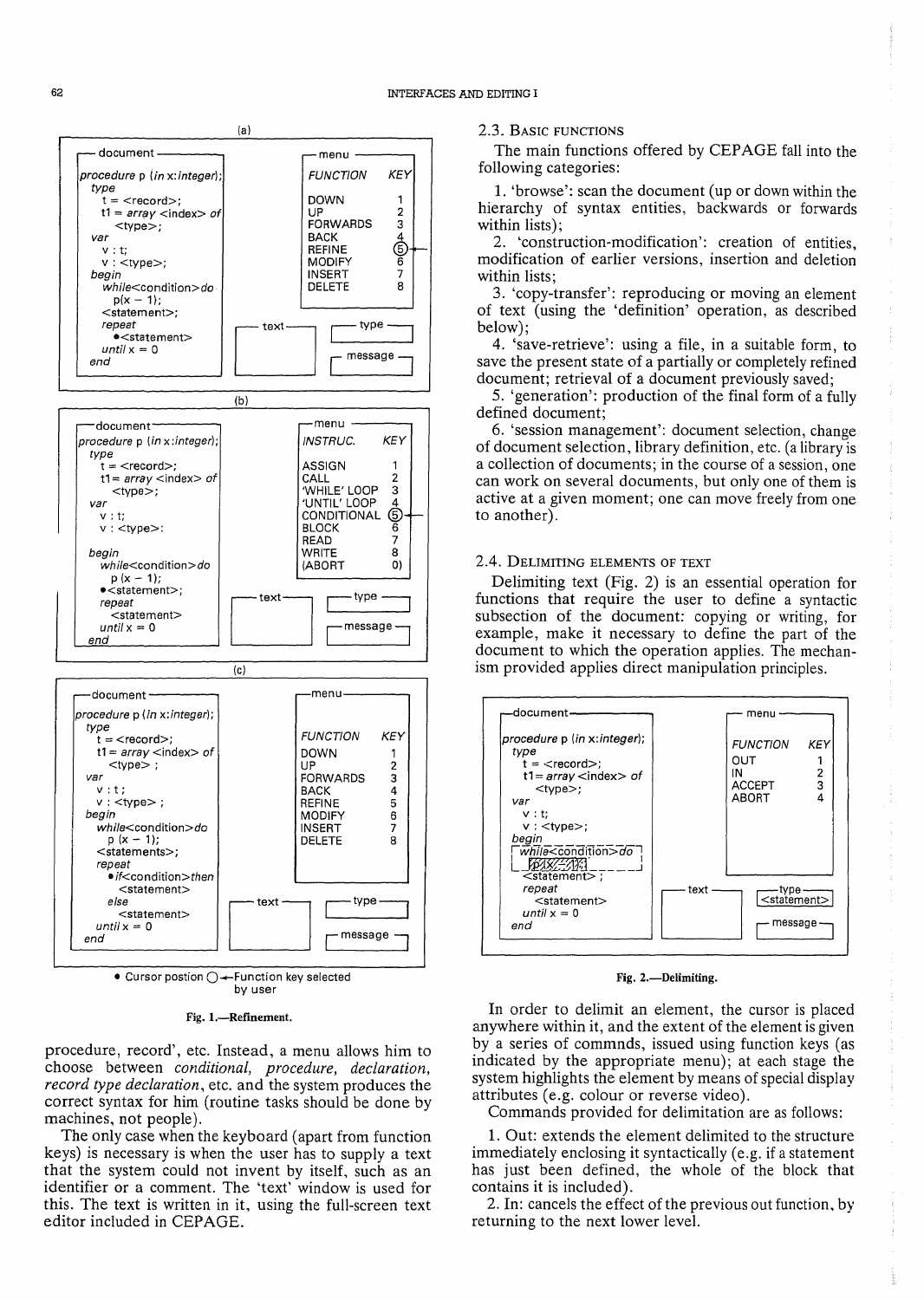3. Extend left: includes the immediately preceding element (applicable when the current element is a sublist; the three complementary operations are: exclude left, extend right, exclude right).

4. Accept (the currently delimited element is accepted).

5. Cancel.

## *2.5.* LANGUAGE MODIFICATIONS

CEPAGE is completely language-independent; the syntax (concrete and abstract) is a parameter which can be modified as required. In the present version, description and modification of the language is carried out by inputting a grammar. It is expected that this operation will eventually by implemented as an interface to the system itself, i.e. that one of the languages that CEPAGE will be defined for will be a syntax description language (it is entirely in keeping with the general principles of the design of CEPAGE, that the user need not have any knowledge of the concrete syntax of this 'language').

Language modifications may seem fairly useless in practice, as long as CEPAGE is delivered with descriptions of the main languages. However, the possibility of easily adapting the language description to local conditions seems highly desirable to us. In particular, it permits programming standards to be set up more conveniently (and in a way that makes them more easily acceptable) than by using *a posteriori* validation tools. Language subsets, conventions relating to comments and to the structure of programs, etc. can also be enforced in this way.

# 3. CEPAGE: technical choices

## 3.1. BASIC DATA STRUCTURES

In the course of a session, CEPAGE works (Fig. 3) on two main data structures:

1. The internal description of the language, or grammar graph.

2. The internal description of a set of documents, or abstract syntax forest.

It is important to note that these two data structures are treated in the same way. This is what makes CEPAGE a

 $\overline{\phantom{a}}^{ract}$   $\overline{\phantom{a}}$   $\overline{\phantom{a}}$   $\overline{\phantom{a}}$ Abstract<br>syntax fore Dictionary **GESCRAN** Saving Read Saved Displayed **CEPAGE** form form Restoring Display a landano monication L algorithms Thms Grammar Text graph form

Fig.3.-Data·structures.

completely parameterized system with respect to language: the description of the language is interpreted repetitively by the system. This distinguishes CEP AGE clearly from a system such as GANDALF, which is parametrizable but uses a 'compiled' description of the language; i.e. a 'kernel' version of GANDALF and a description of a language  $X$  (or  $Z$  or  $C$ ) is used as a basis to obtain a specific tool, GANDALF-X or GANDALF-C, adapted to the chosen language. The approach adopted by CEP AGE offers greater flexibility and makes it possible to modify a language easily. On the other hand, it does not permit semantic actions to be taken into account as easily as in, say, GANDALF.

The grammar graph is a data structure representing the grammar of the language.

Abstract syntax is used as a basis for language description; it is described by a collection of syntax types and production rules. Each syntax type appears on the left-hand side of at most one production rule; any that do not appear to the left of a production rule are said to be terminal. There are three types of production rules, known as 'aggregate', 'choice' and 'list', illustrated respectively by the following examples:

*conditional* = c: *boolean; st* 1, *st* 2: *statement; statement* = *assignment* I *conditionall* compound *compound* = *statement\** 

Concrete syntax is obtained by 'decoration' of abstract syntax productions; every list type production rule is associated with a header, delimiter and end (e.g. begin, the semicolon and end in the case of *compound).* The grammar graph contains all this information.

The abstract syntax forest is a set of abstract syntax trees, each associated with a document, or an element of a document, in the course of elaboration.

There are four types of internal nodes on an abstract syntax tree (Fig. 4), corresponding to the four types of production rules:

1. 'Aggregate' nodes have a fixed arity.

2. 'Choice' nodes simply represent a choice in a production rule of the choice type.

3. 'List' nodes can have any number of sons.

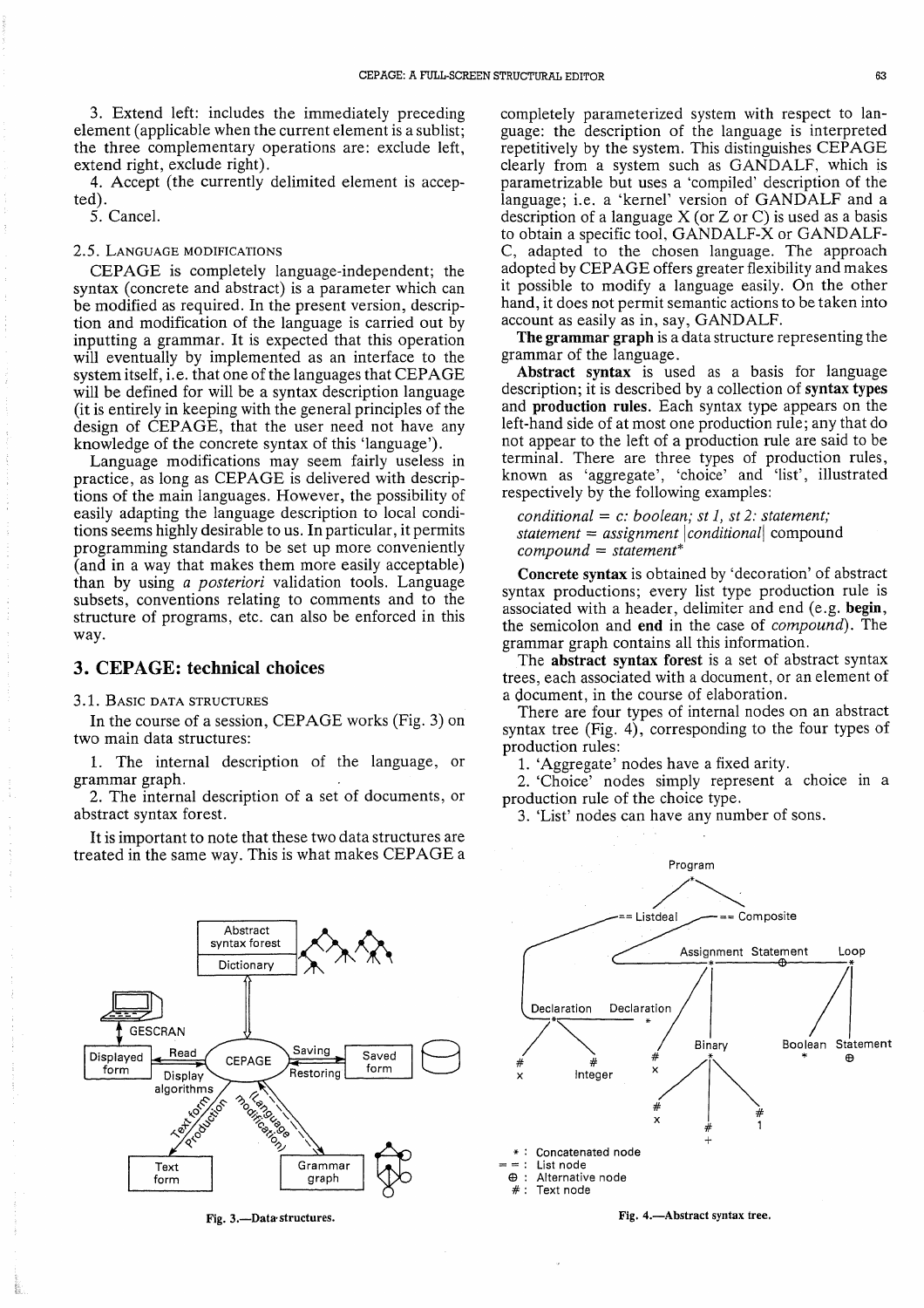4. 'Text' nodes correspond to the terminal elements defined by the user using the text editor included in CEPAGE.

#### 3.2. OTHER DATA STRUCTURES

Other data structures complement the first two. Apart from abstract syntax trees, the following three representations are necessary for documents:

1. A form that can be displayed, as a set of elements to be transmitted to the display package GESCRAN, for display on the terminal screen at each stage of the session.

2. A storable form for storage and later retrieval of the current state of documents.

3. Text form, the ultimate aim of the editing process.

The abstract syntax forest is also associated with a dictionary, containing the different text elements necessary (identifiers, etc.). The leaves of the syntax trees contain references to the dictionary.

#### 3.3. ALGORITHMS

Note that the objectives defined above imply the absence of syntax analysis (parsing) in CEPAGE. Construction of a text takes place by successive choices corresponding to the abstract syntax; the concrete syntax s constructed by the system which actually does the nverse of syntax analysis, sometimes known as 'unparsing'.

The freedom the user has in describing the language permits a good compromise to be established between ease of use and the degree of detail that the system permits; e.g. *expression* can be treated as a terminal. Another technique for this type of syntax entity, not used in the present version of CEPAGE, is that of [Kaiser 82], which is halfway between 'parsing' and 'unparsing'.

Though there is no syntax analysis, we still had one difficult algorithm to handle, for constructing the displayed form of documents. The issue here is to provide, at any given moment, a representation of the state of the document which is as clear as possible, while respecting the limits imposed by the physical size of the terminal.

Using a text editor, whether full-screen or not, we can usually only provide an extract of the document, giving a few contiguous lines (some editors have an option of excluding groups of lines from the part displayed in order to concentrate on the most important elements at any given moment). A structural editor must be capable of giving a global view of the document or part of it, even if it cannot represent all its details on the screen. The solution is elision: certain elements of the document can be replaced by an abbreviation-more exactly, by a simple indication of their type. In this way, a 2000-line procedure could be represented by the simple indication *'procedure';* we call this type of abbreviation an abstraction. The second type of abbreviation carried out by CEP AGE is collapsing, which consists of an abstraction applied to one or more sublists of a list, as in:

"231 statements"; p: = *expression;*  "57 statements"

At each stage of the session, the system determines the focus of the user's apparent attention, after the last operations he has carried out, and seeks to display as detailed as possible a view of a portion of the document, around the focus, and decides on whatever abstraction and collapsing is necessary. It deduces the displayable form that is then transmitted to GESCRAN, for eventual display on the screen.<br>Finding a good representation for display purposes

proved to be an unexpectedly difficult task. We were surprised by the lack of available documents; if the brief reference in [Barstow 84] is excluded, the only published reference, to the best of our knowledge, is [Mikelsons 81], which is difficult to use because of its lack of precision and the special characteristics of the environment described.

The abundant literature on program formatting ('pretty-printing'), is of little use here; the basic assumption, though it is not generally stated explicitly (cf. in particular  $[Oppen 80]$  is that, though the length of individual lines may be limited, the number of lines is not. For screen formatting, however, columns and lines are severely limited resources. We were consequently led to design algorithms we have described elsewhere [Meyer 83b, 84b], which are beyond the scope of this paper. These algorithms behave in a linear way with respect to the number of nodes in the syntax tree. This is one of the fields in which we have had to resort to 'invention'.

# 4. The future of CEPAGE

As was indicated at the beginning of this article, the December 1983 version is a prototype which, however, covers the essential functions of the system. We foresee the following developments.

1. It will be necessary to study users' reactions. The design of CEPAGE rests on what we think is a good ergonomic basis for interactive systems, an opinion supported by recent studies resting on solid scientific bases [Card 83], but which, naturally, needs experimental confirmation.

2. We also plan to port the system to other environments. CEPAGE was designed to be portable; the decision to use PASCAL, in preference to an objectoriented language such as SIMULA 67 (used previously with success by the same group to implement high-quality interactive tools), was deliberately taken with just this in mind. In the short term we intend to adapt CEPAGE to a UNIX environment both on a VAX and on a SUN workstation (at the University of California); the SUN is a programmer's workstation based on a 68000 with a high-resolution bit-mapped screen and a mouse. This project is particularly important for us, as it is only in hardware environments of this quality that tools such as CEPAGE can, in our opinion, fulfil all their promise. We hope that CEPAGE will also be adapted to other similar systems (PERQ, APOLLO, SM90, etc.).

3. We also need to add the major functions missing from the prototype, particularly the language modification tool, and to prepare CEPAGE grammars for the main languages currently in use (the prototype was tested with a grammar of a language similar to PASCAL).

We expect to be able to answer some questions that have had to be left hanging, in the light of experience of the system in operation; syntax analysis is one such issue. and we have to decide whether to add a parser to later versions, allowing existing programs, obtained by other means, to be manipulated by CEPAGE.